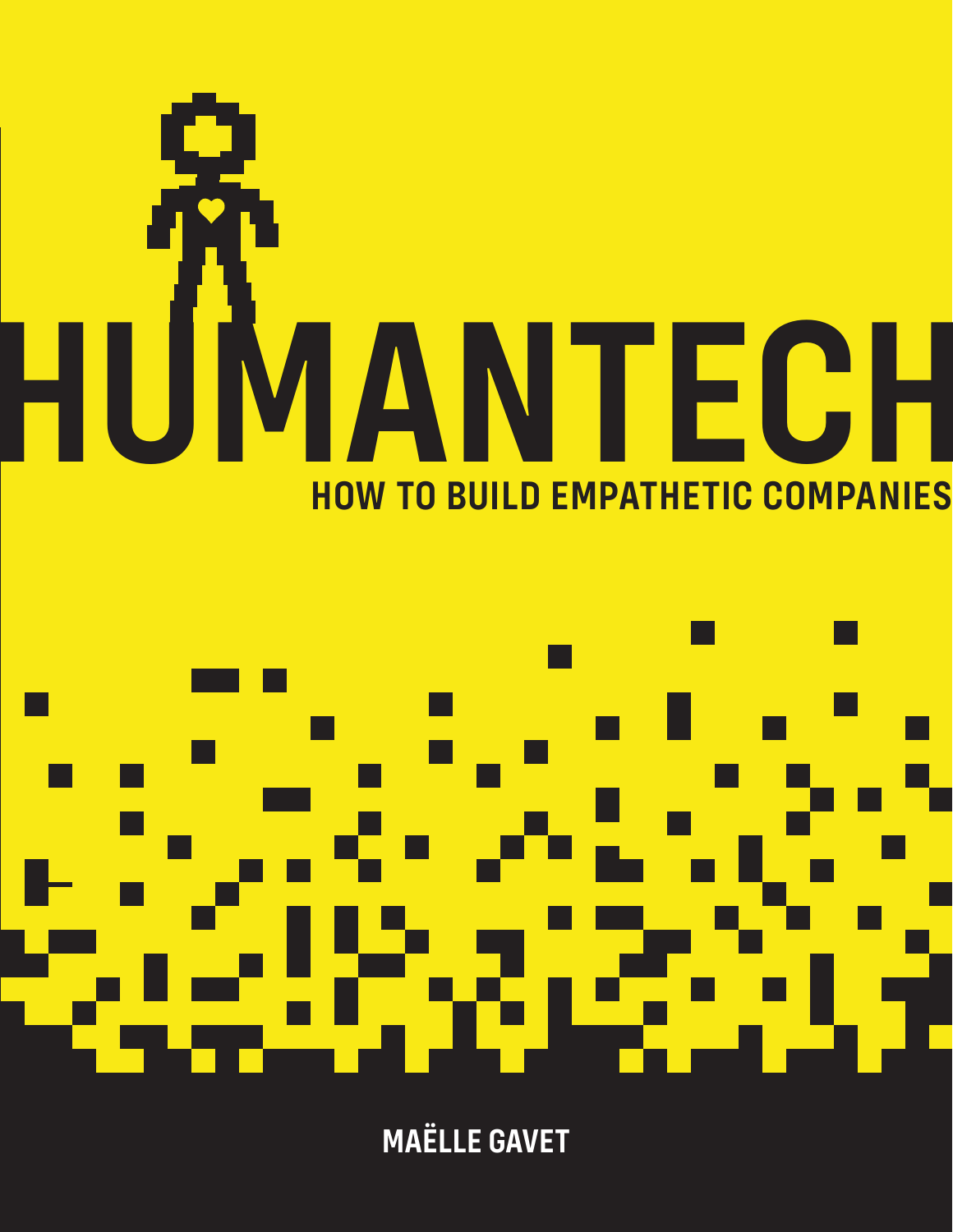There are plenty of books about how to cultivate empathy on a **personal** level. Chances are, you've picked up a few yourself. But this mini-guide is not about that. It's about how you create an empathetic, humanfocused **company**. A company where technology and humanity enhance each other, and where social responsibility and financial abundance go hand-in-hand—and allow us to be our most human.

This isn't an exhaustive guide to building empathetic companies. Think of it as a set of directions that will lead you to the foot of the path toward building a company equipped to tackle the challenges of the future.

### What does an empathetic company look *and* feel like?

- It uses respectful (yet more intense) questioning to understand other perspectives
- It makes psychological safety a priority
- It builds teams that are diverse in background, experience and capability
- It encourages employees to "be themselves" at work

In empathetic companies, people embrace meetings because they're places to be heard, where real issues are aired and debated. But they also recognize that when it comes to meetings, less is often more. Fewer, highly-focused and all-inclusive meetings lead to higher productivity and less burnout. There are less office politics, fewer silos between teams and fewer bristling egos.

As people engage more with one another and are able to express their disagreements, they get creative and take risks, cross-pollination of ideas becomes common and complicated problems benefit from multiple and sometimes unexpected sources of expertise.

On the path to creating a successfully empathetic company, two elements matter most:

### **PEOPLE: (PAGES 2-4) PROCESSES: (PAGES 5-9)**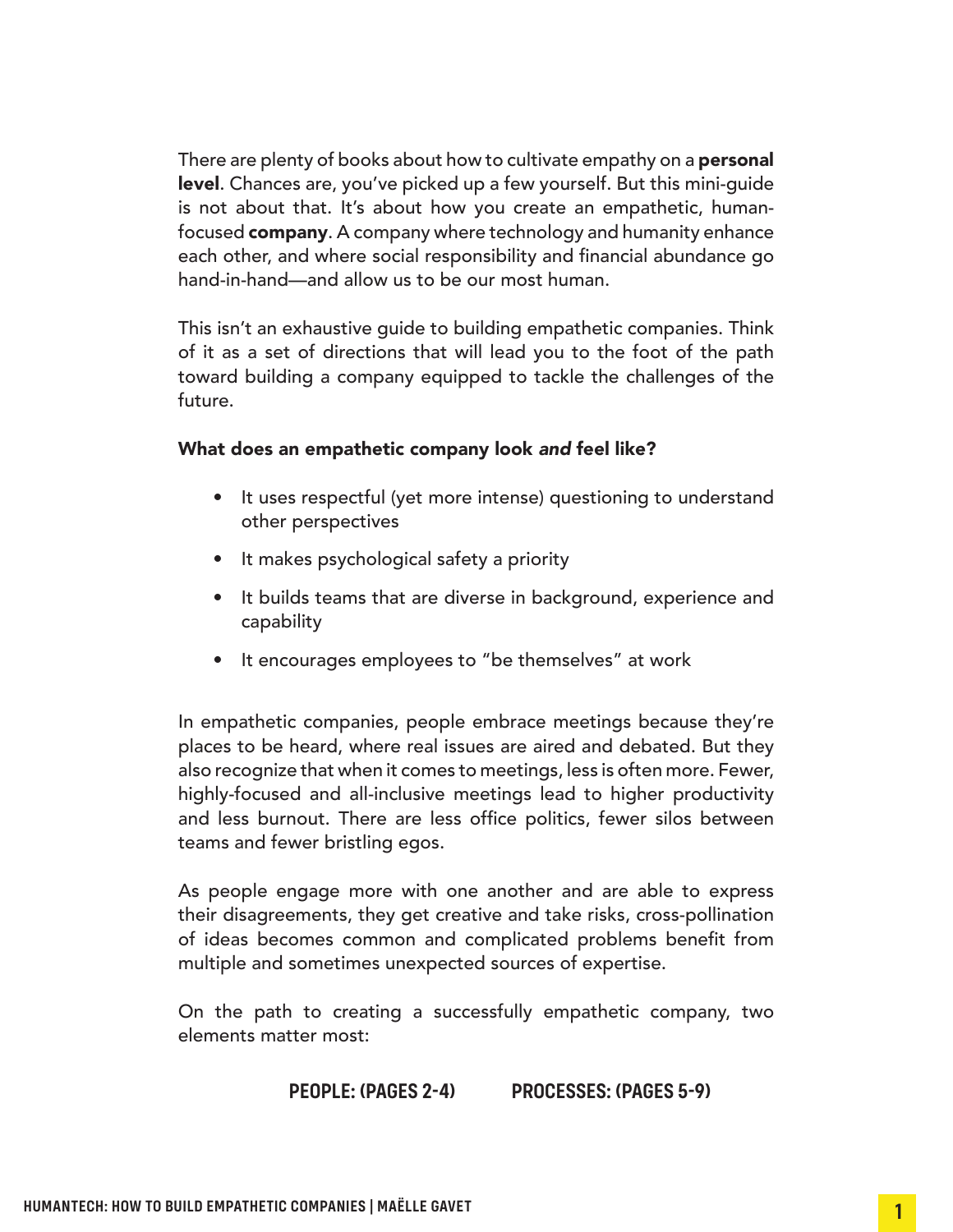

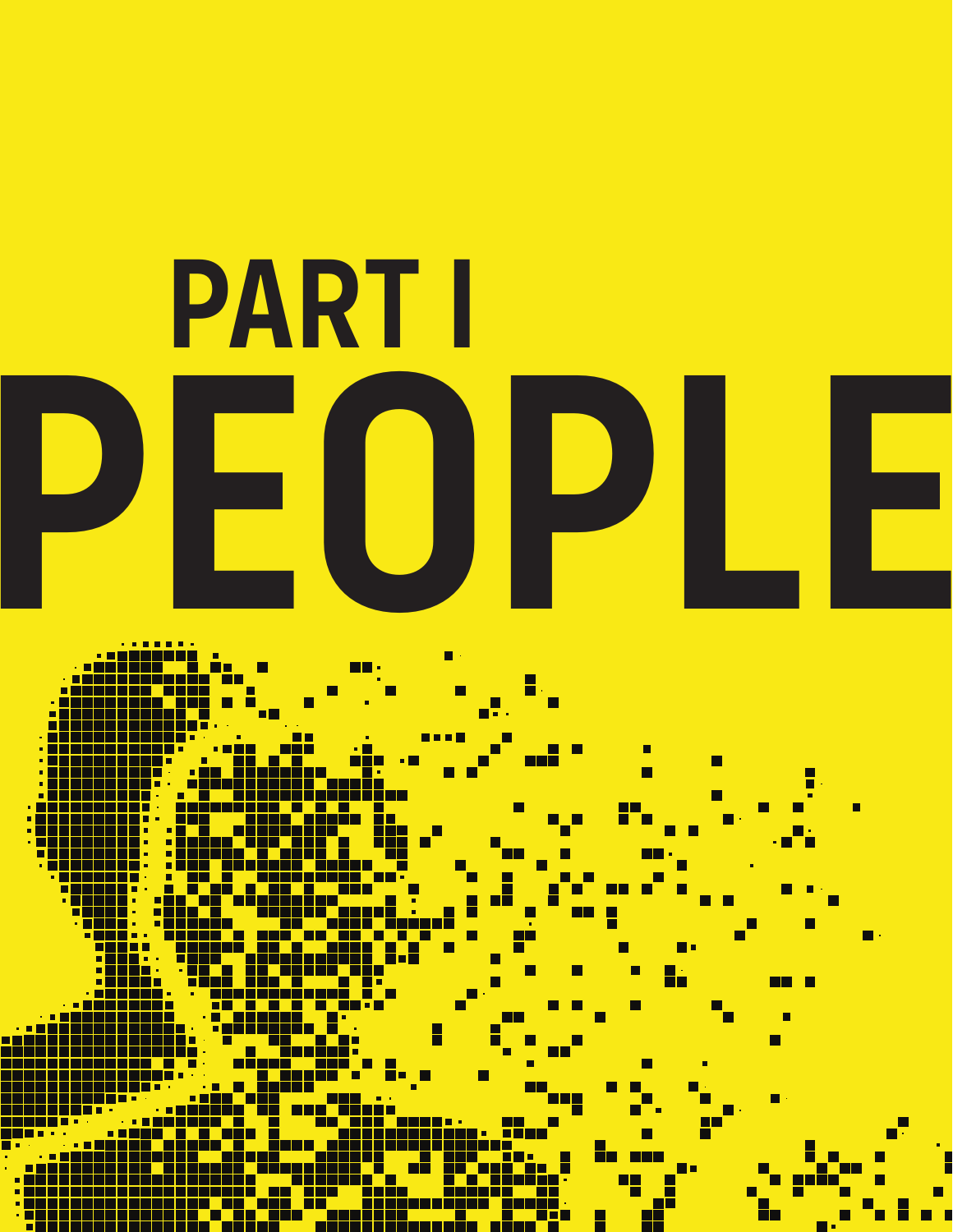# **IT ALL STARTS WITH THE CEO**

Creating an empathetic company starts with the CEO believing they actually need to be more empathetic and that empathy can unlock higher employee retention, more effectiveness, more innovation, and better service to customers. Without this conviction, trying to make companies more empathetic is a fruitless exercise in navel-gazing. Beyond the usual list of bumper-sticker mantras and leading by example, there are six actionable, high-impact things CEOs can quickly put into action:

- Hire an executive coach focused on helping them develop their empathy skill. "I'm not a people person" is no longer an acceptable excuse. Get over it—you're the CEO
- Make it a personal goal to build a critical mass of empathetic people, starting with their immediate teams
- Ensure that performance is measured both on achieved results and behavior. CEOs should ensure that top achievers who don't exhibit empathy despite repeated feedback and coaching are ultimately let go
- Make empathy the cornerstone of their company's values and mission statement
- Build empathy in core processes
- Stop delegating empathy to other people. Empathy starts not just with listening, but actually hearing people's opinions and responding to them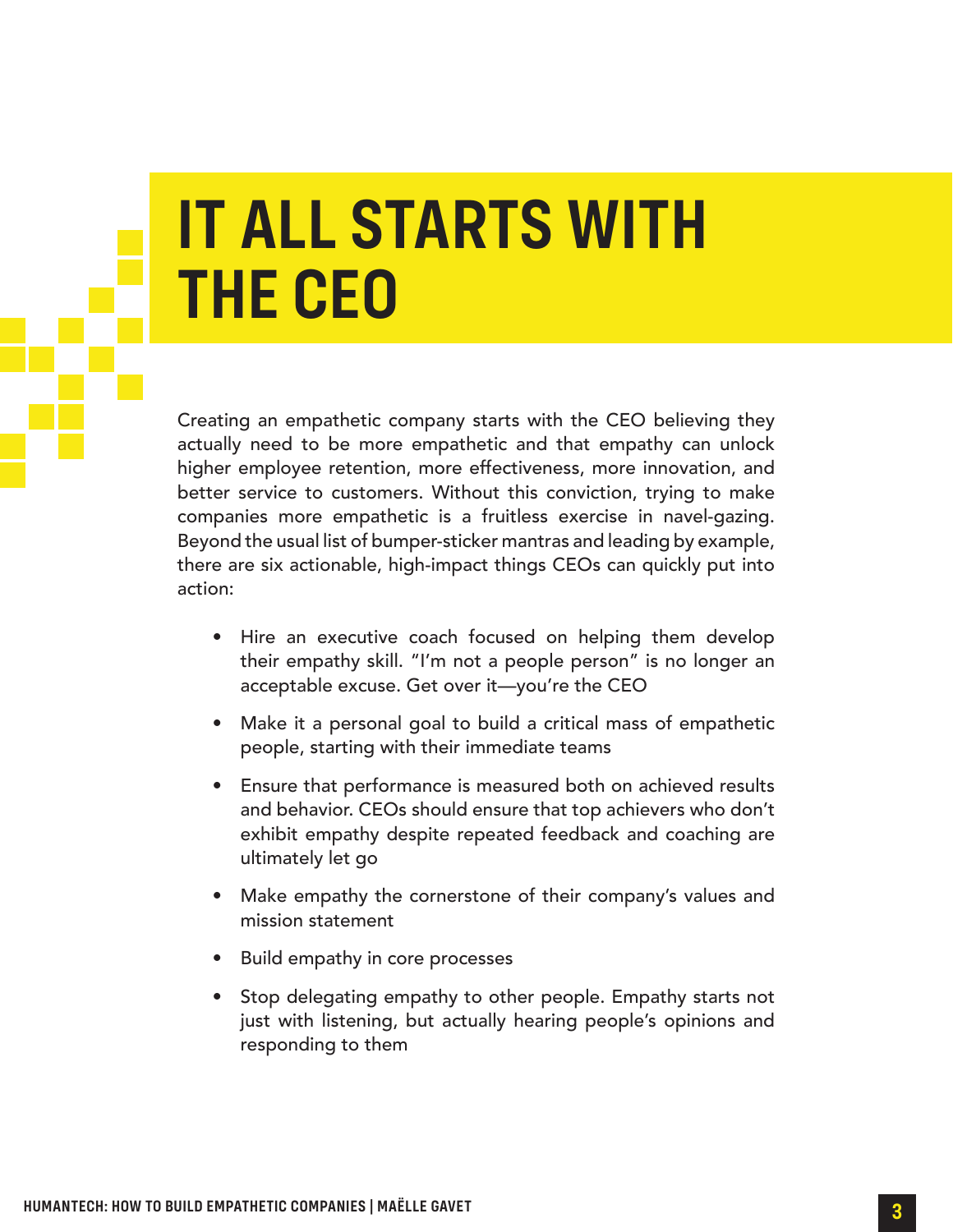# **APPROACHABLE HR DEPARTMENTS**

While HR can't be held solely accountable for ensuring that a company is as people-driven as it is performance-driven, that department has a critical role to play.

The perception among workers is more often than not that HR's ultimate job is to protect the company and its leadership rather than ordinary employees. With that in mind, there are a few things that HR departments need to urgently implement to ensure more empathetic environments for staff:

- Treat employees like clients and segment them by archetype. For each segment, identify what matters most and what they want their experience to be. Then, build programs and processes to meet these needs
- Create a safe, effective and anonymous way of reporting inappropriate behavior and ensure that all claims are treated equally and properly investigated
- Refuse to include forced arbitration agreements clauses in employees' contracts
- Full and continuous disclosure of diversity numbers, as well as what is being done to address this
- Make an empathy KPI a critical component of performance reviews
- Implement systematic and widespread empathy training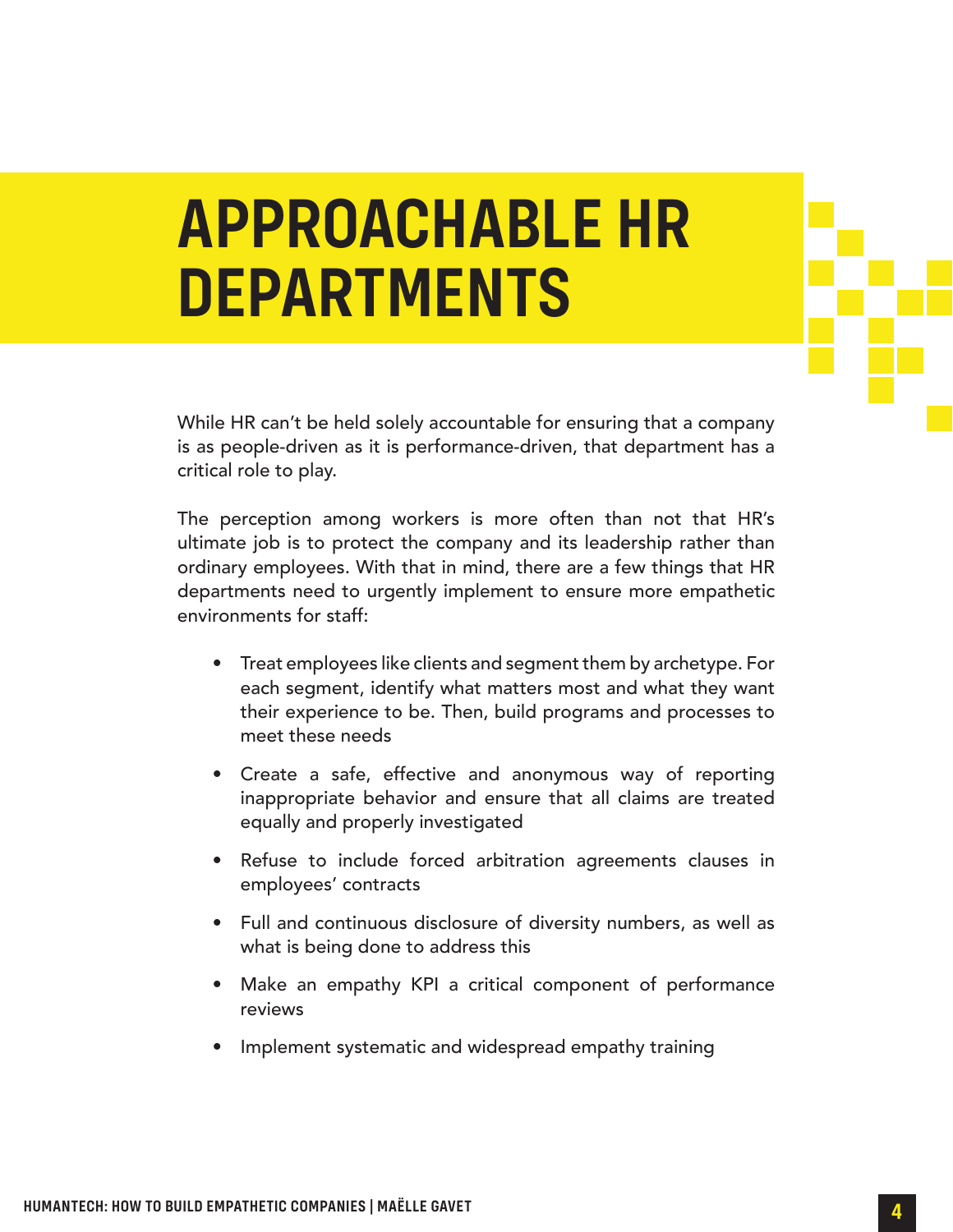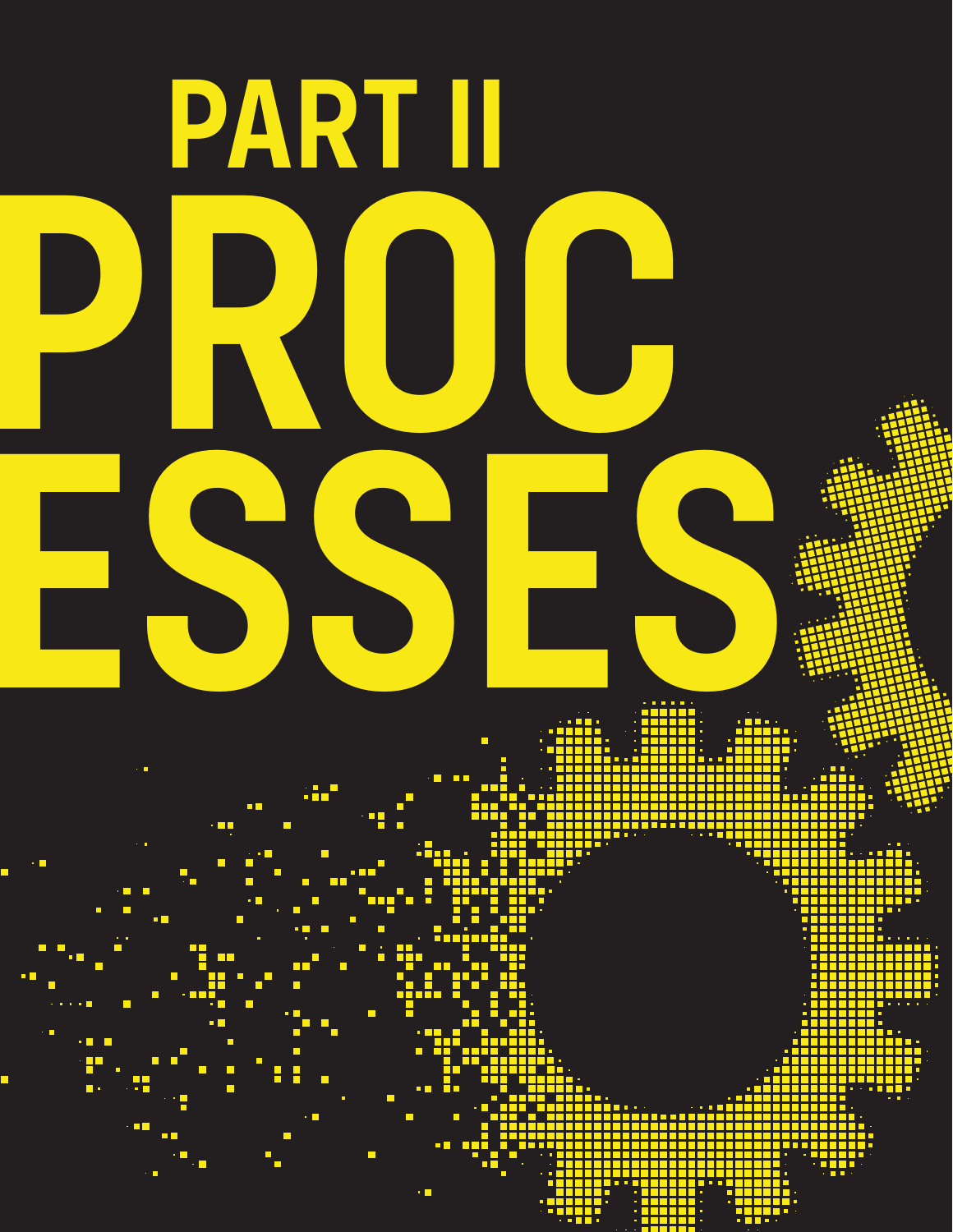# **HIRING WITH EMPATHY**

Large firms usually have a well-structured framework with which to assess candidates based on their values and the results they want to see them driving. However, very few test explicitly for empathy.

What might "testing for empathy" look like? It can involve asking questions that examine a candidate's ability to view a given problem, task or situation from multiple perspectives. Or explore a candidate's experience in resolving conflicts in a fair and sensitive manner for everyone involved.

### Two of my favorite tests are:

- Asking a candidate to describe a time when they had a positive impact on someone. This is a way to understand their ability to see when other people need help, how they sense it, whether they proactively offer a helping hand, and if the candidate truly understood what the other person needed.
- Watching out for how candidates treat the people who "don't matter" in the interview process

**HUMANTECH: HOW TO BUILD EMPATHETIC COMPANIES | MAËLLE GAVET 6**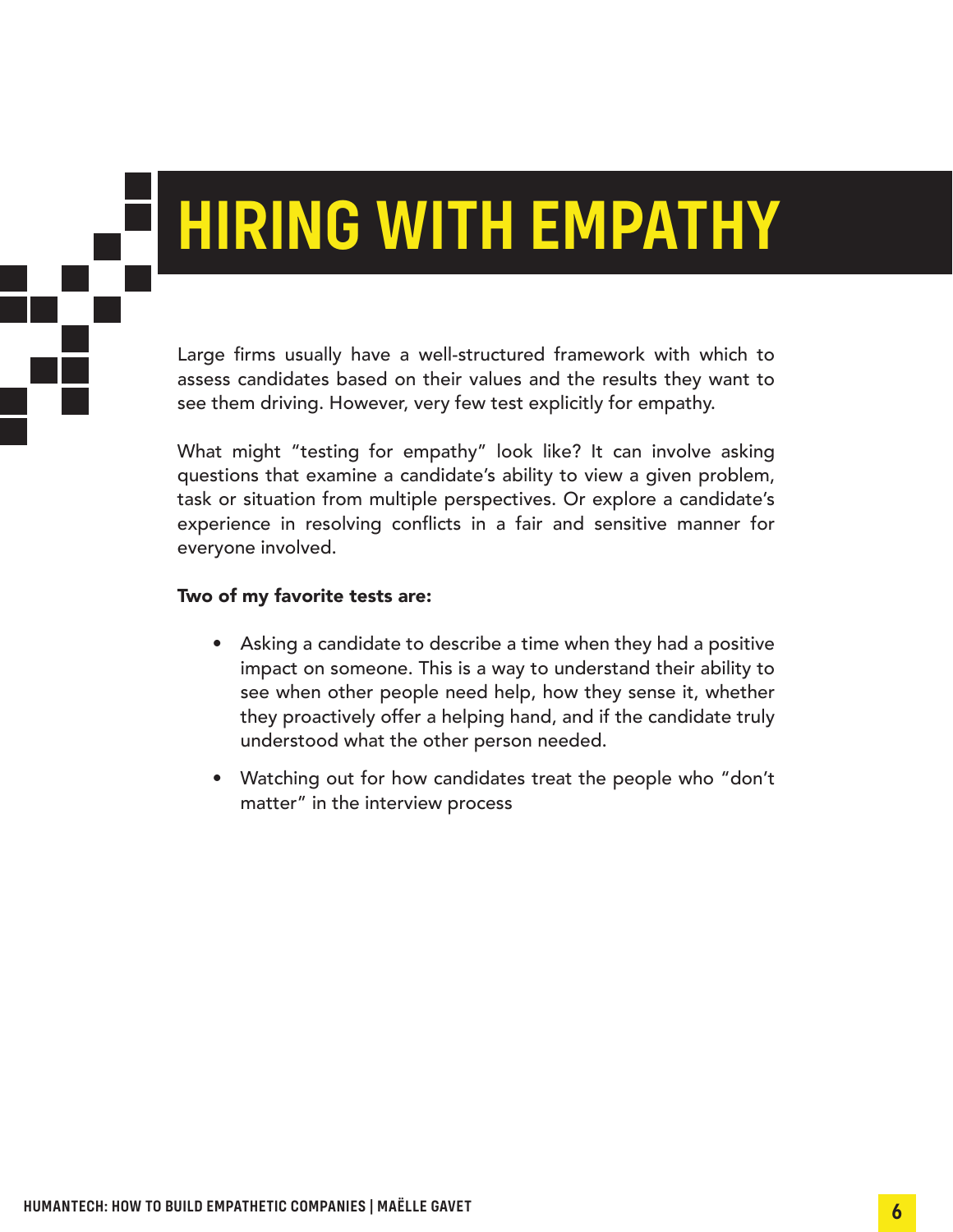### **EMPATHETIC FEEDBACK**

Let's face it: giving good feedback is hard and time consuming. Especially in a large organization, training all managers to give empathetic feedback once a year, let alone throughout the year and to all employees, is a Herculean task.

Performance reviews and stack rankings should not be used exclusively as tools to sideline and fire people. Assuming the recruiting process is effective, a company should instead use performance reviews to identify the 10, 20, or 30 percent of employees who need extra support. Either because they're still in the learning phase, or they're in the wrong position, or they're going through difficult personal times, or they have the wrong manager.

The problem is that this is not how most companies operate. For all the conversations about the "right to fail," if you have one bad performance review, in a high performing company you will likely end up being exited within the year. This leads to people becoming too focused on the short term results.

### Here are a few alternative ways to do performance reviews:

- Use performance reviews as detection tools rather than elimination tools. Identify employees who need help or who are being poorly deployed, and use performance reviews to find ways to augment your employees' abilities
- Go beyond number-based KPIs and account for soft skills in your evaluation. Assess skills like communication, the ability to bring clarity to complex situations, decision-making under stress, remote management. These have become important COVID-era skills
- Shift the focus from managing tasks and deliverables to developing people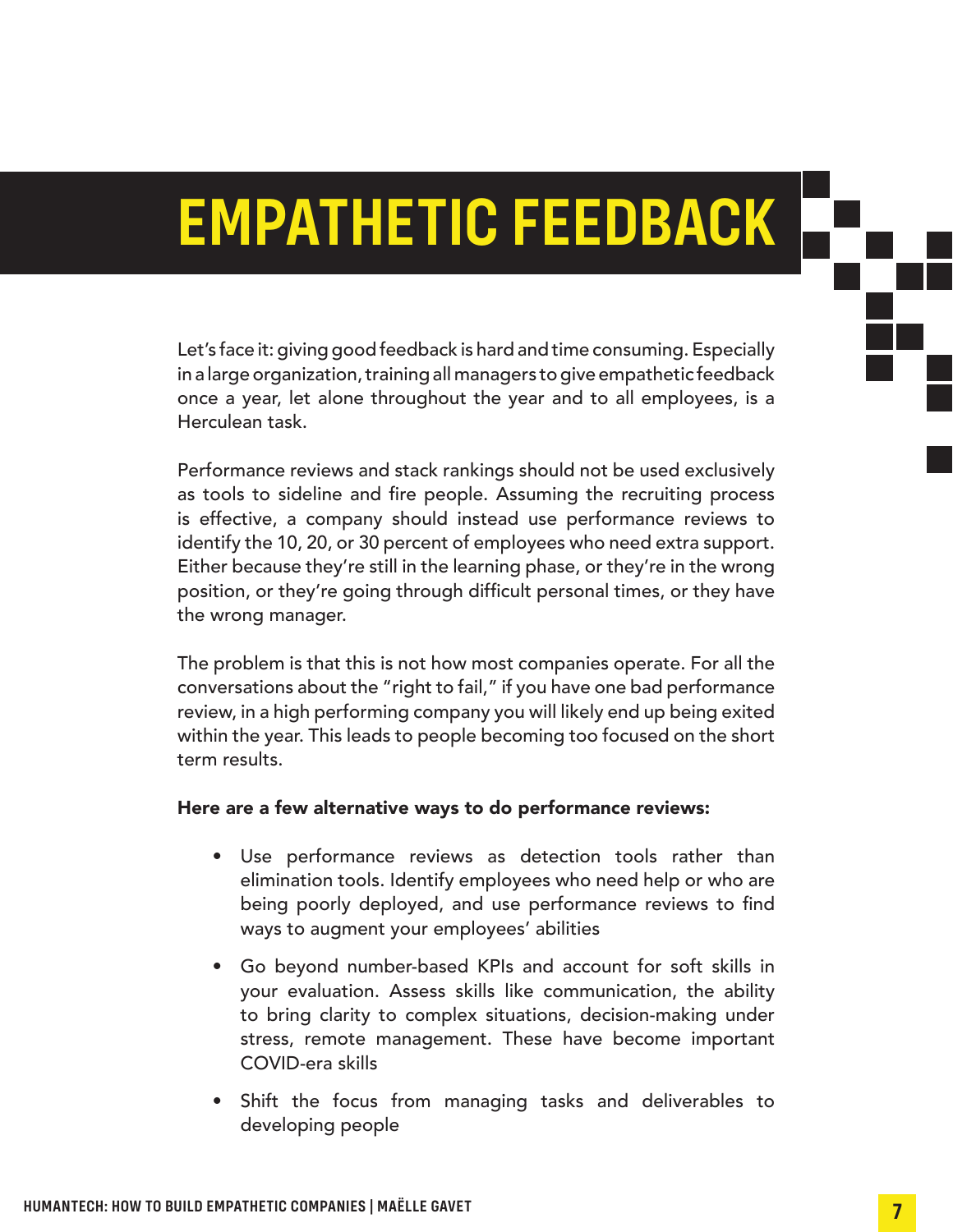# **SEPARATION**

The way you terminate employees says as much about the company as everything else combined. How you treat people when they become "surplus to requirements" is a pretty good indicator of your empathy level.

This isn't just about the exit package. It's also about how it's communicated to the employee, to the rest of the company, how you help them get back on their two feet, and how much you believe the company failed them as much as they failed the company.

### Here's the wrong way to do it:

- Limited or non-actionable feedback
- No real explanation
- No human conversation and no empathy
- No opportunity to say goodbye properly

### Here's an empathetic way to do it:

- Provide a clear and transparent explanation
- Set a meeting that is not time-restricted
- Offer genuine human care for their well-being, which can include discussions about the next position for them, whether they should take some time off, potential people you can recommend them to, etc.
- Discuss how to best say goodbye to colleagues and hand over projects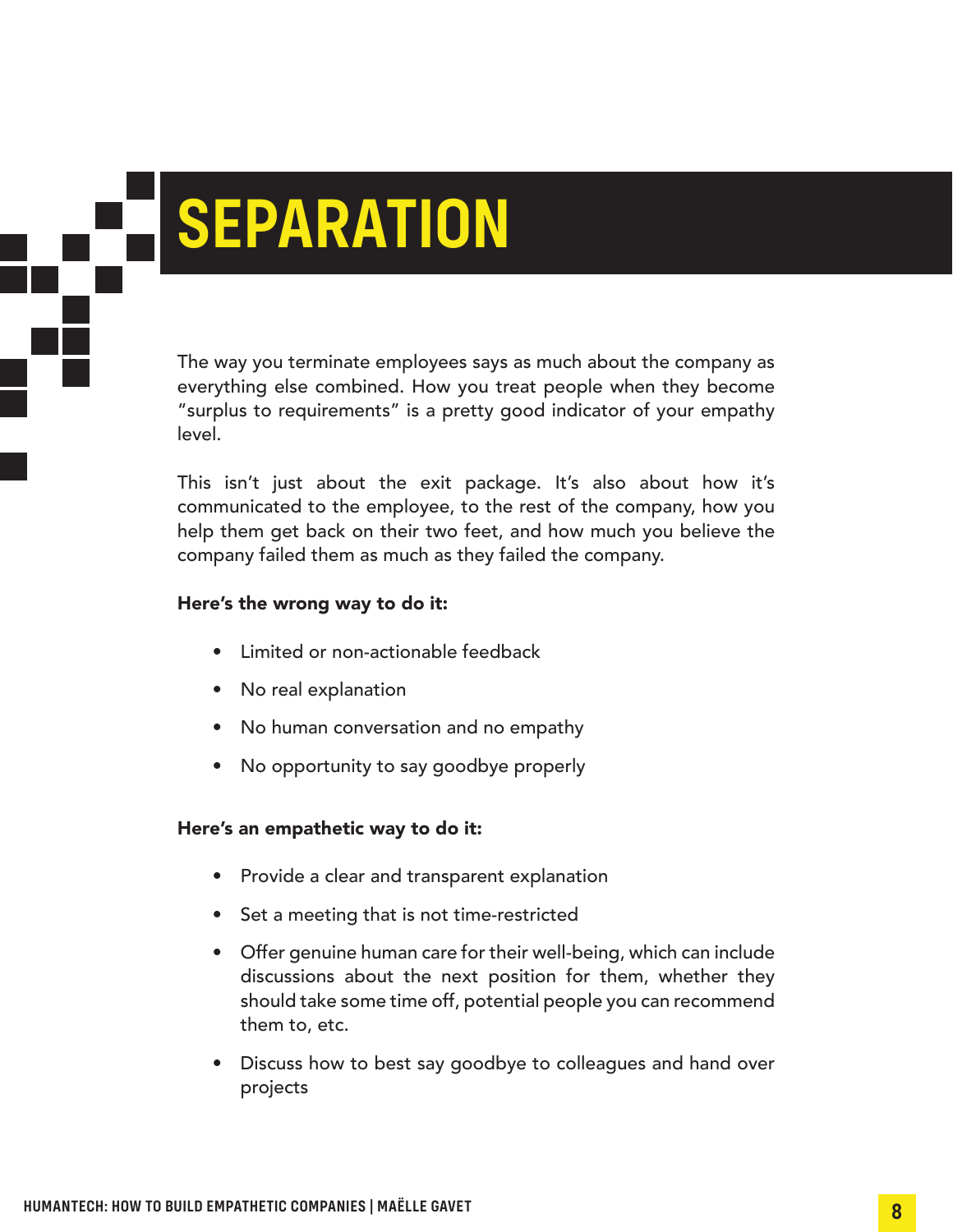### **BUSINESS MODEL + ECONOMICS**

Beyond people and process, big companies need to face the difficult question of the long term viability and ethics of their business models and economics.

In many cases, the only way to make companies serve humans and society rather than the other way around is to disrupt certain revenue sources and alter key aspects of their business models.

Every industry has its own trade-offs. Having worked for 15+ years in tech, here are the ones my industry grapples with:

- Preserving anonymity and providing a platform to communicate vs. preventing falsehoods, bullying or hate. (Twitter, Facebook, YouTube)
- Offering consumers anything they want (or think they need) at lower prices vs. cracking down on bogus or potentially dangerous products or situations (Amazon, Airbnb)
- Promoting individual and societal welfare
- Supporting legitimate security efforts of democratic governments vs. enabling surveillance (Google, Microsoft, Apple)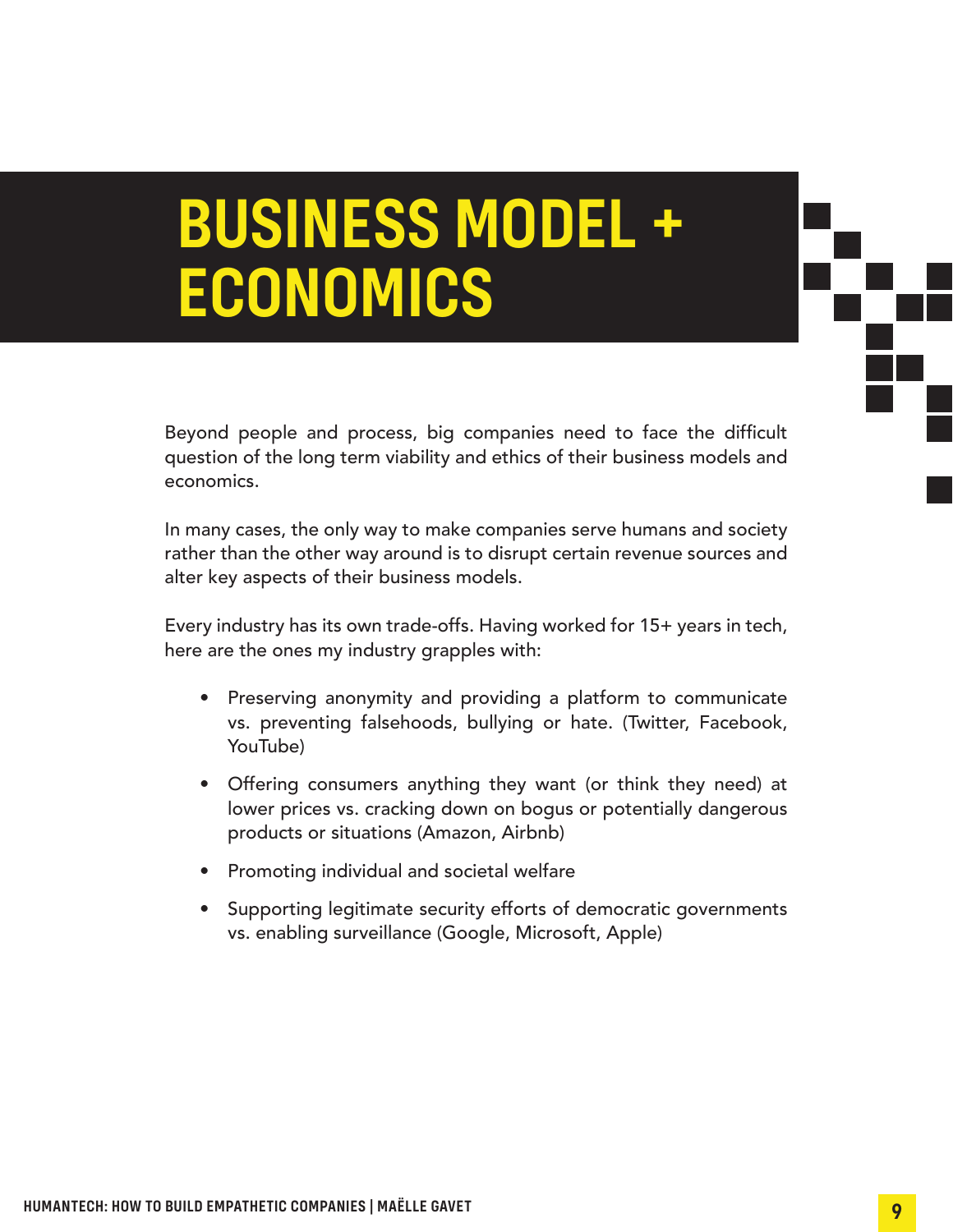# **WE SHOULD ALL BE CHIEF EMPATHY OFFICER**

Empathy is a skill that can be measured and developed. Employees from executives to engineering, legal, HR, and all the other employees - have a responsibility to build empathy into their own company and products, all the way to the core of their business models. Everything we do at work is ultimately human. Every line of code we release has a human impact sooner or later. If we're going to do business with human beings we have to do it in a human way.

The payoff will come in human terms first, through better relationships, better conversations, better feelings. But gradually it will start to pay off in business terms, too: better reputations, better attraction and retention, more engagement, better problem-solving, more creativity, more productivity. Empathy pays you back.